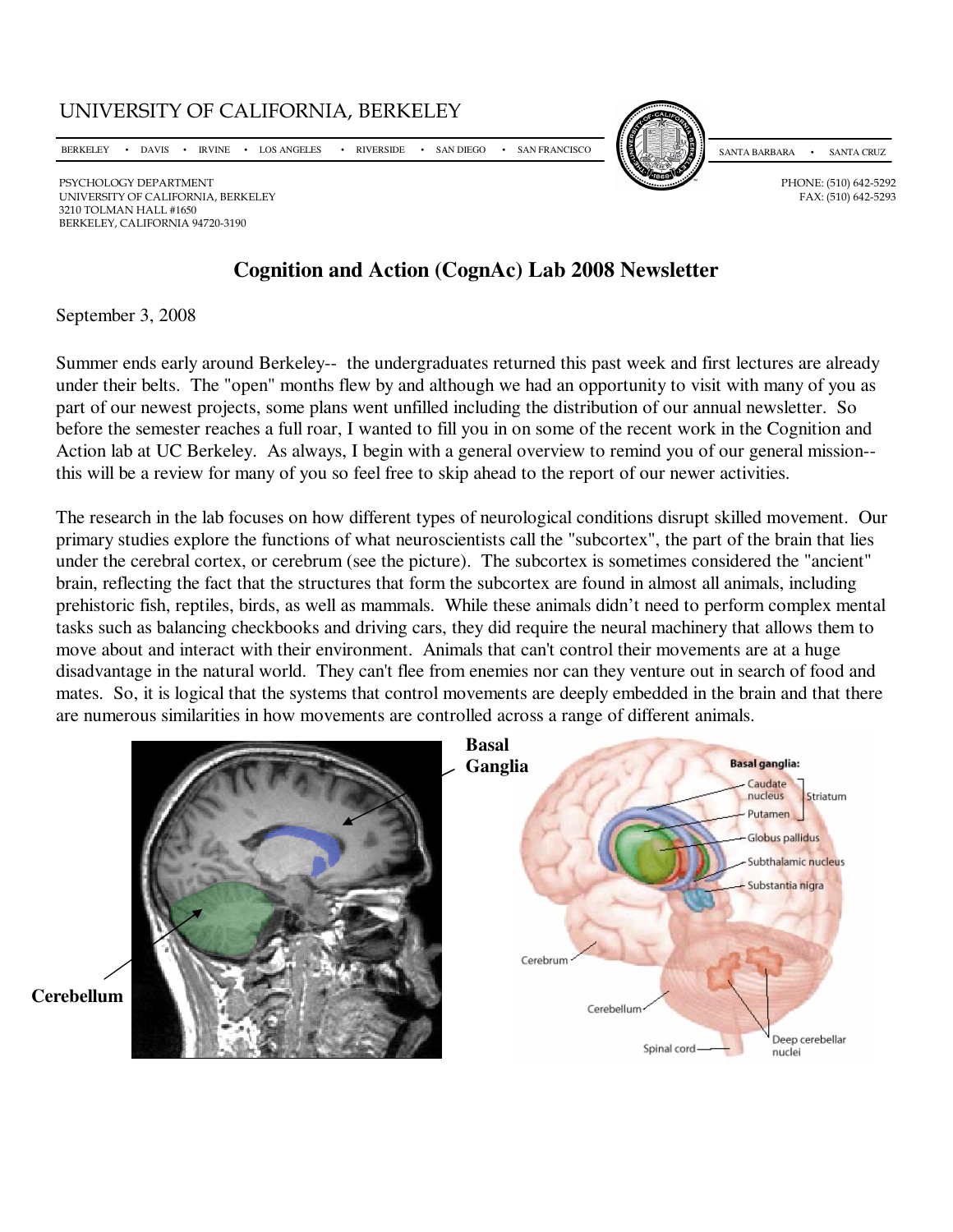We have focused on two large structures within the subcortex, the basal ganglia and the cerebellum. If either structure is damaged, the person is likely to have coordination problems. The basal ganglia are the part of the brain that is primarily affected in Parkinson's disease. Many cells in the basal ganglia are dependent on dopamine, one of the chemicals in the brain that allows nerve cells to communicate with each other. Parkinson's disease is caused by a dramatic reduction in the production of dopamine. Cerebellar problems do not result from a loss of a particular brain chemical. Rather, various degenerative disorders, some of which have a known genetic basis, target the cerebellum, resulting in ataxia, or a loss of the fine control of skilled movements. In addition, strokes can affect any part of the brain including the basal ganglia and cerebellum.

Those of you who have participated in our studies for many years know that we are working on several different projects, which might, at times, seem completely unrelated. Nonetheless, there are a number of central themes that guide our work. Most prominent is our goal to understand how the brain produces skilled movements. Note that I talk about how the "brain" produces these actions. Obviously the muscles are also important; you wouldn't be able to walk or talk or type on a computer if the neural signals were unable to activate the muscles. But, to the surprise of many, much of what determines whether a movement is clumsy or skilled has more to do with the brain than the body. Coordinated actions require that we select the appropriate action once we've recognized the environmental conditions. The expert tennis player can't simply stand fixed on the center of the court and swat the ball as hard as he can. Rather, much of the expertise involves anticipating where the opponent's shot will land, glancing up to see which part of the court is open, and adjusting the stroke to give the ball just the right spin, speed, and direction. The same holds for basketball; the professionals can all make shots from just about any place on the court when unguarded in practice. The real challenge is in making that shot when there are nine other rather large bodies scattered about the court. In any sport, or in fact, our everyday activities, skilled action requires accurate perception and memory. Thus, our lab doesn't study motor control in isolation, looking at how people activate and control their muscles. Rather, as the name Cognition and Action implies, we study action from a broad perspective, trying to see how skill builds on so many aspects of our mental abilities.

Let me now turn to a brief update of some of the most recent results to emerge from our studies.

## *1. Brain imaging studies of movement.*

Much of our work involves testing individuals with neurological disorders, asking how the ability to produce skilled movement is disrupted by different disorders. In this way, we not only come to understand the disease processes, but are also able to make inferences about how different parts of the brain contribute to skilled action. Another technique to investigate these questions is to observe brain function while people produce different types of movements. Magnetic resonance imaging (MRI) has become an important tool in the neurosciences over the past decade. We are fortunate to have an MRI center on our campus that is solely devoted to research (there is no medical school or hospital at Berkeley). Many of you are familiar with this procedure. MRI machines can provide exquisite pictures of the human brain. In contrast to standard MRI where the goal is to see the structure, or anatomy of the brain, functional imaging, or fMRI, measures brain activity by observing how oxygen is consumed by different parts of the brain-- nerve cells that are working hard require extra oxygen.

We have used this technique to ask how people produce movements of varying difficulty with either the left or right hand. Consistent with one of the most fundamental observations in neurology, activity is always greater in the side of the brain opposite to the moving hand: thus, when using the right hand, the left side of the brain is more active than the right side of the brain. However, this organization changes when the movements become more complex such as when people produce a sequence of finger movements or have to coordinate the movements of multiple fingers at the same time. Under these conditions, activation is much stronger on the left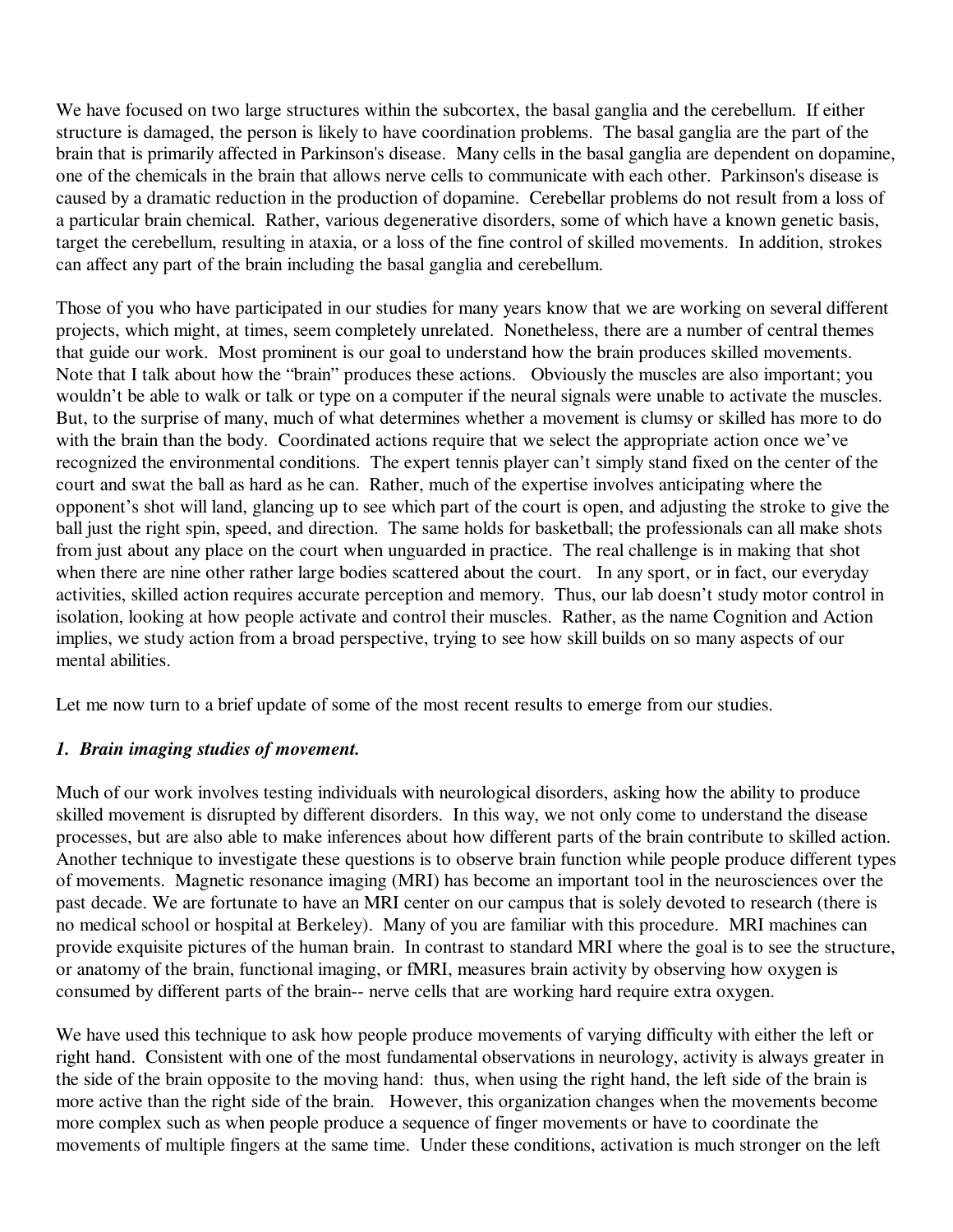side of the brain (hemisphere) regardless of whether you are using your right or left hand. Interestingly, this pattern is true for both right- and left-handers. These observations indicate that there is something special about the left hemisphere in the control of complex, or skilled movements. Neurologists have long known that the left hemisphere is more important than the right for language. The same seems to be true for skilled actions. An open question is whether the left hemisphere role in language and skilled action is due to the evolution of a specialized function in the left hemisphere that is shared by language and action, perhaps something about the ability to link together a sequence of gestures. Such sequences are essential for producing sentences. Similarly, sequencing is essential for all of our skilled actions such as knitting a sweater, throwing a ball, or using a knife and fork to eat dinner.

The basal ganglia and the cerebellum are also very active when people produce any type of movement and the level of this activity increases as the movements become more complex. Interestingly, some work from other research centers suggests that each of these brain regions might help compensate when either region is damaged. Thus, there is some evidence to suggest that the cerebellum is more active in individuals with Parkinson's disease compared to neurologically healthy individuals (due to the loss of function in the basal ganglia) and, correspondingly, perhaps more activity in the basal ganglia in people with cerebellar degeneration. We have observed that, in healthy individuals, specific parts of the cerebellum become very active during complex movements. Anatomy studies have shown that these regions are primarily connected with areas of the cerebral hemispheres that are involved in planning actions rather than the actual execution of these movements. Thus it appears that as our cerebral cortex (or cerebrum in the picture) evolved to produce more complex actions, so too did the cerebellum and basal ganglia.

#### *2. Learning new movement skills.*

The basal ganglia and cerebellum are obviously essential for the production of skilled movement. But what about motor learning? Are these structures essential for the storage and retrieval of the motor memories that allow us to develop and retain new skills? The standard neurology textbook emphasizes that both the basal ganglia and cerebellum are critical for motor learning. Indeed, one notion of skill is that, with practice, memories shift from the cortex to the subcortex, allowing us to perform the action with minimal demands on the higher mental functions that the cerebrum provides such as attention and conscious control. By this view, we can walk, chew gum, and talk at the same time because the ancient subcortical parts of the brain are sufficient to control such overlearned movements.

We have spent a good deal of time over the past five years re-examining this idea. The motivation for our work was the recognition that the term motor learning covers a broad range of phenomena. For example, learning how to use a pair of chopsticks is quite different than learning how to type on a computer. The chopsticks require learning how to balance the opposing forces generated by the fingers on one hand. Typing requires learning the layout of the keyboard and then being able to make rapid transitions between different finger movements. Recognizing these differences has led us to compare different types of skills, asking how damage to either the basal ganglia or cerebellum might affect performance on these skills.

The most interesting result here has been the discovery that certain types of learning actually remain unaffected by cerebellar ataxia and Parkinson's disease. This conclusion is based on a set of experiments we've conducted in which participants are asked to produce a sequence of movements, either with their fingers or arms. Individuals with ataxia are slower than neurologically healthy individuals on such tasks. However, if the movements form a pattern that repeats over time, they show the same degree of improvement as our control participants. There is one important caveat here for the individuals with ataxia. Their ability to learn the sequences is hampered when the demands in making the movements themselves is difficult; for example, if the location of the movement is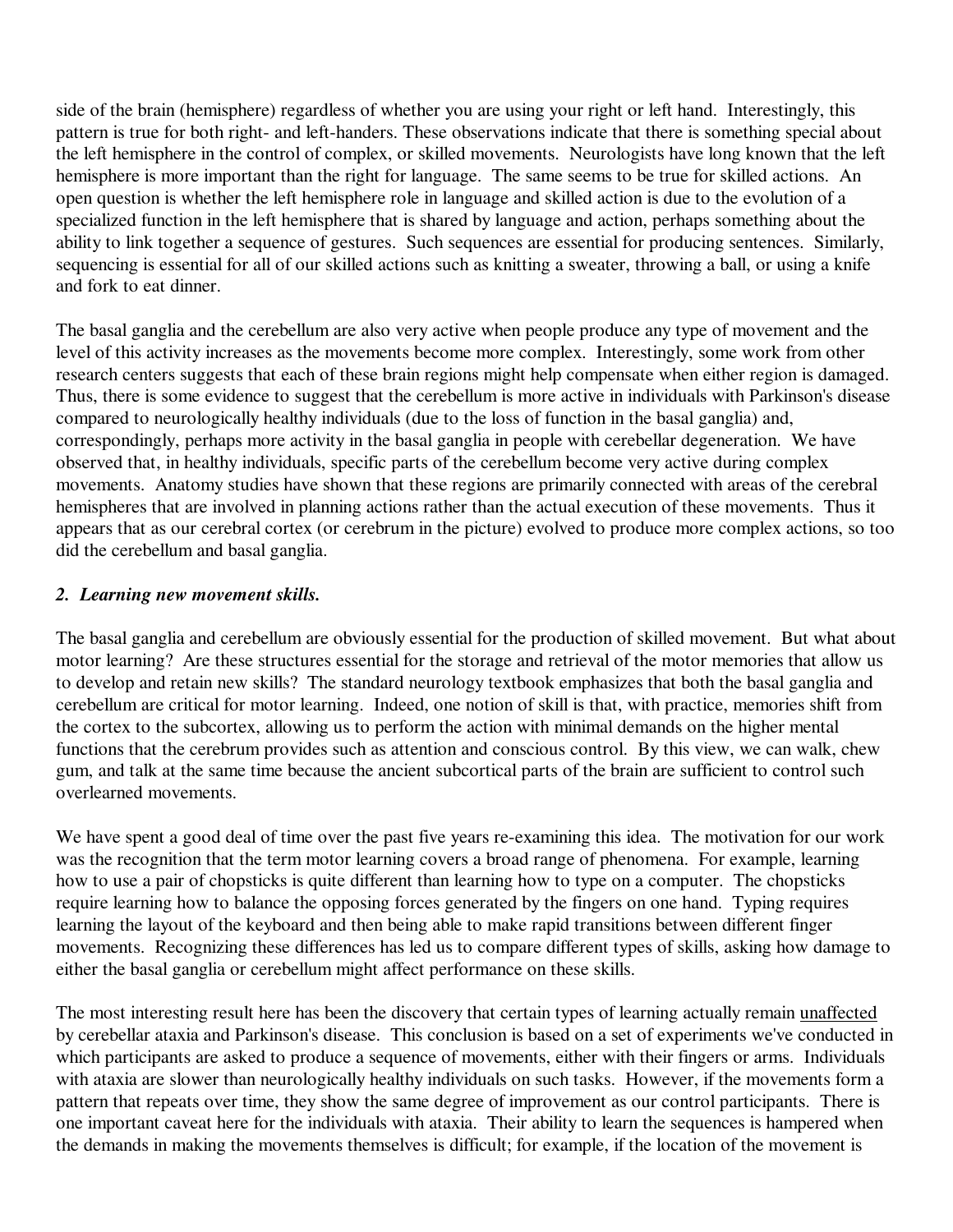indicated by the color of a stimulus. Our hypothesis is that the processes for sequence learning are unaffected by pathology in the cerebellum or basal ganglia, an idea that is consistent with the fMRI work pointing to a role of the left hemisphere of the cerebral cortex in sequencing. The cerebellum is, however, important for helping produce the movements efficiently. If this function is compromised, then the cortical processes for sequence learning can not operate properly.

## *3. The role of the cerebellum in predicting the future.*

Those of you who have worked with us for a number of years know that we frequently study rhythmic movements. While we recognize that those tapping studies may be tiresome, they have proved essential for establishing that the cerebellum acts as an internal clock, at least for time periods up to a few seconds. Precise timing in this range is critical for skilled movements. Throwing a ball accurately requires temporally coordinating the rotation of the arm with the release of the ball by the wrist.

Timing is one way in which the brain anticipates the future. Our minds are not fixed in the immediate present. Rather, we are constantly taking in information from the environment to make educated guesses about what will occur in the future: Will we be able to cross the street without being hit by the approaching car? When should we start slowing down a movement so that we do not knock over the glass of water? In one of our recent projects, we looked at this ability to anticipate the future in terms of perception rather than action. For this study, participants listened to a series of tones. Most of the tones occurred with in a rhythmic pattern, generated from a fixed position in space with a constant loudness and pitch. On rare occasions, however, the tone deviated from this standard pattern. It might be longer or shorter than normal, or it might have a different loudness, pitch, or come from a new location. In this way, we created a situation in which we violated participants' expectations of the future. We used electroencephalography (EEG) to measure the neural response to these violations. Our interest here was to determine if the cerebellum was important for all forms of prediction, or whether its' predictive functions were specific to timing. The results were generally consistent with the latter hypothesis. People with ataxia showed a delayed neural response when the duration of the tones was altered, but not when the tone came from an unexpected location or was of an unexpected pitch. Thus, it appears that the cerebellum helps generate predictions of the time of sensory events. This function may well relate to the difficulties people with ataxia have in generating rhythmic movements (those tapping studies, again!). The problem may be more related to a difficulty in predicting the sensory consequences of the movement rather than in controlling the movement or muscles. We are now conducting new studies to look more carefully at the sensory contributions to coordination. While we speak of ataxia and Parkinson's disease as movement disorders, it may turn out that a large part of the problem is related to anticipating and integrating sensory information with motor commands.

#### *4. Overview of lab personnel*

We have had several new additions to the lab in the past year. Many of you have probably met or spoken with Nola Klemfuss, the lab coordinator. Nola replaced Andrea Weinstein last summer. Andrea moved to San Francisco and is now working at UCSF. We have three energetic new graduate students, Dav Clark, Becca Stoloff, and Peter Butcher. You may notice some of Dav's juggling equipment sitting around the lab, always a good distraction. Peter was a competitive snowboarder at UCSD, and Becca is an avid bicyclist. We have a new post doc in the lab, Arne Ridderikhoff, who comes to us from Amsterdam. Continuing with the international flavor, two visiting professors are with us this year, Ludovica Labruna from Italy and Miguel Fernandez Olmo from Spain. These newcomers join the "senior" grad students of the lab, John Schlerf, Flavio Oliveira, and Jing Xu. While the new comers bring a lot of fresh ideas and new directions, it also means that some of the "old guard" have left us. Most notably here is that Bekki Spencer, her husband Jim, and their two young daughters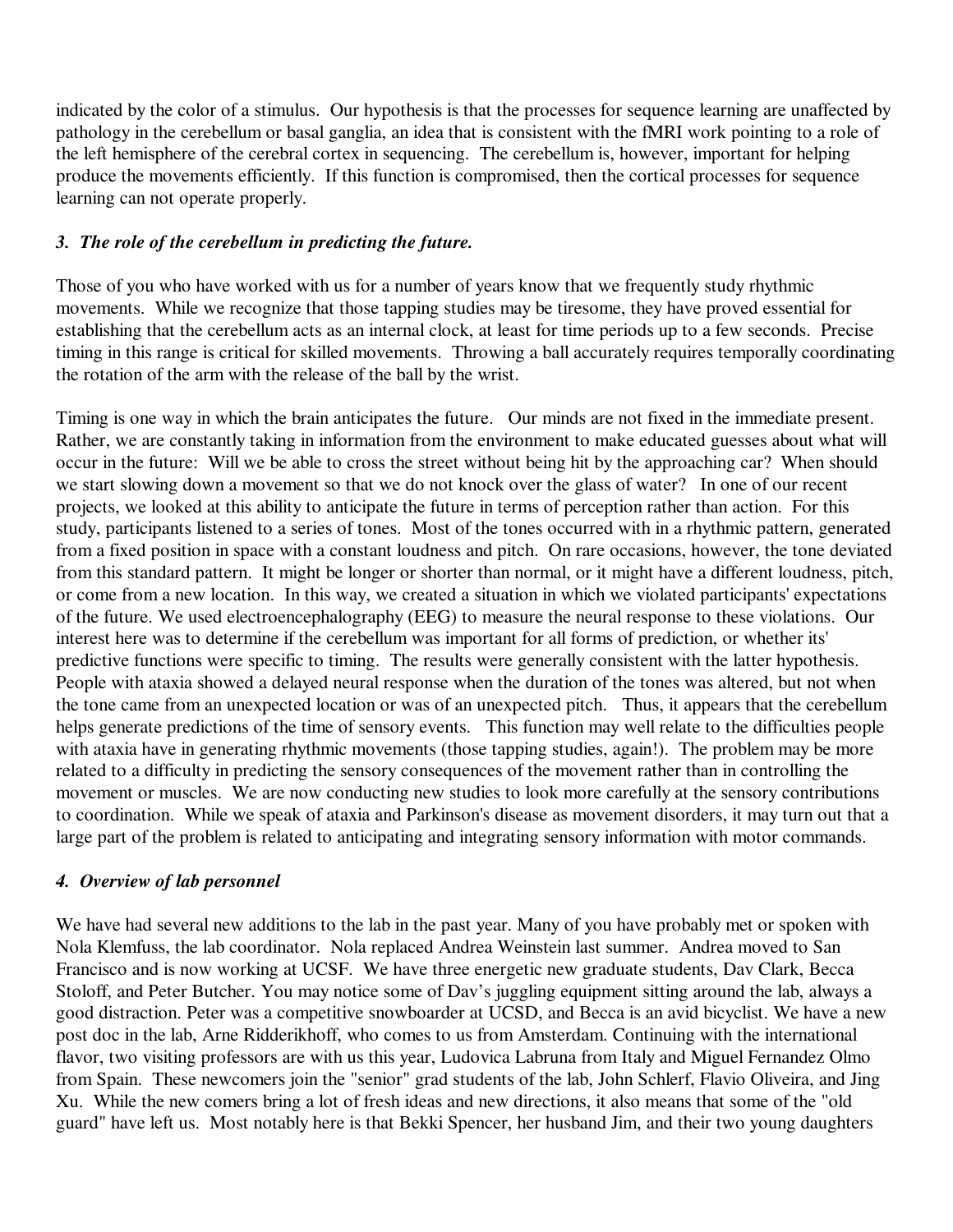moved to New England. Bekki and Jim are now first year professors at the University of Massachusetts and are doing great starting their own labs.

I hope this newsletter is useful in providing you with an overview of the general questions addressed by our research program and also some details about the specific studies you may have participated in over the past year. I, or any of the members of the lab, are always happy to answer any questions or provide additional information. All of our results are reported in scientific journals and I've listed below a few of the ones from this past year. These reports are available for free from our website (and if you don't like to use the WEB or download files, we are happy to send you copies). I will warn you that the reports are written at a technical level and don't make for the most exciting reading to someone outside the fields of neuroscience and neurology. I have also listed some websites that have provided press reports on our work over the past few years.

Let me close by thanking you once again for your time and energy. We are extremely grateful for your participation and look forward to continue to work with you in the coming year. While we know that the work doesn't really offer any medical benefits to you, we hope that there is a personal satisfaction from knowing that your participation contributes to scientific progress. Your willingness to be part of these studies is an essential part of our efforts to understand the mysteries of the brain. Neurological disorders present an extreme challenge for each individual— coping with fluctuating symptoms, having to work hard to learn new skills, and keeping an eye out for new treatments and developments. They also provide a rare opportunity for researchers to explore how damage to the human brain affects various aspects of our mental and physical life.

Best wishes,

Richard Ivry Professor Director, Institute of Cognitive and Brain Sciences

p.s. We are always looking for new participants, including individuals who have not had any neurological problems. These individuals can serve as "controls" to compare with the performance of our participants who have had neurological problems. Please pass on my contact information or card to anyone who might be interested.